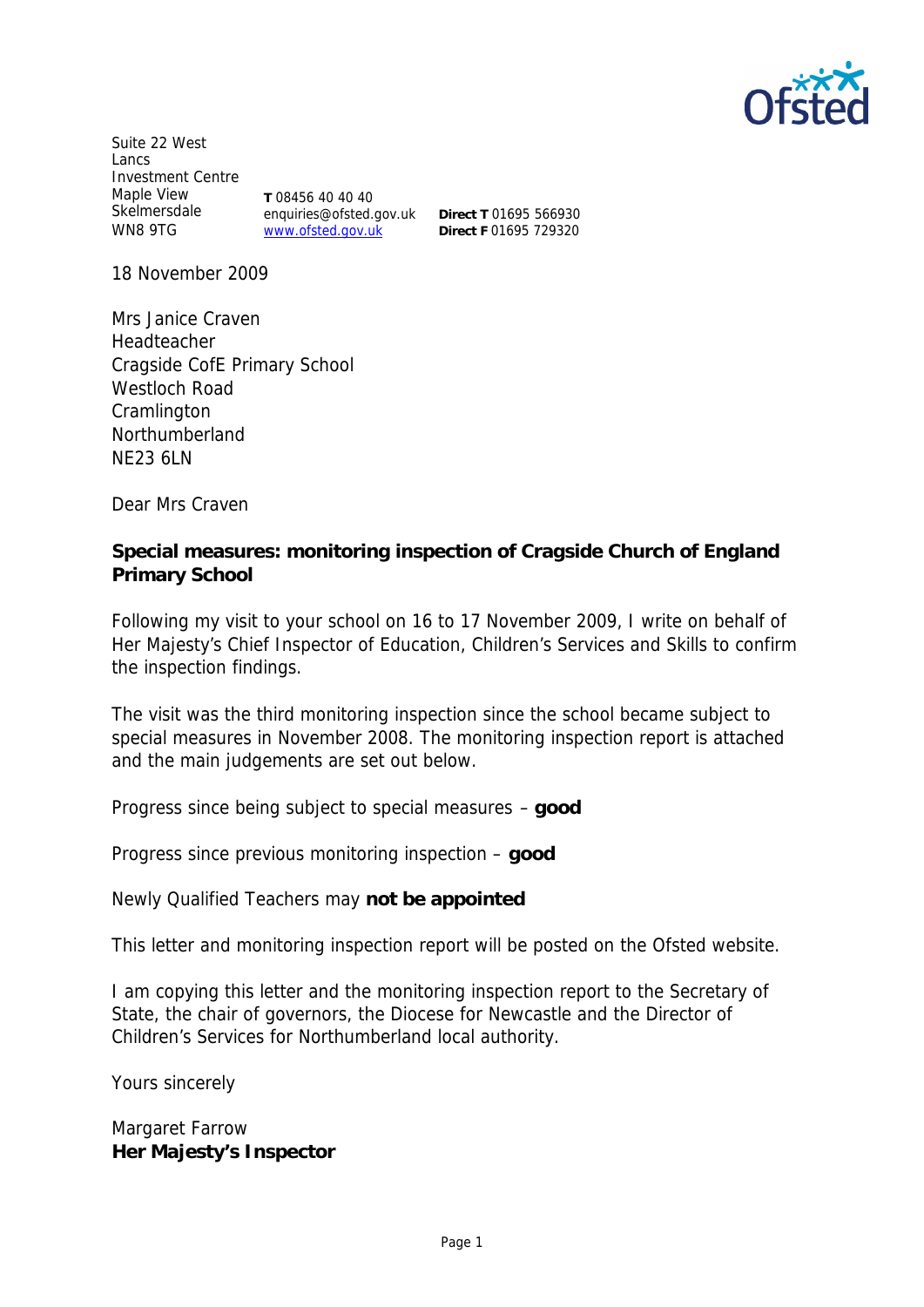

**Special measures: monitoring of Cragside Church of England Primary School**

**Report from the third monitoring inspection on 16-17 November 2009**

# **Evidence**

The inspector observed the school's work, visited lessons, scrutinised school documents and met with the headteacher and deputy headteacher, middle managers, a group of pupils, members of the governing body standards committee, and representatives from the local authority.

## **Context**

Since the monitoring visit in June 2009 a new leader of the Early Years Foundation Stage has been appointed and is part of the leadership team. One member of staff left at the end of the summer term and one member began her maternity leave. Two teachers have been appointed to lower Key Stage 2. Staff absence has reduced dramatically and the school now has nearly a full complement of teaching staff; only one teacher is currently on sick leave.

**Pupils' achievement and the extent to which they enjoy their learning**

Lesson observations undertaken during the visit, school data on pupils' past and current performance and outcomes of the regular observations conducted by senior and middle managers show that pupils' attainment in lessons has improved well since the time of the last inspection. Pupils are making much better progress in lessons because of teachers' much better focus on meeting pupils' differing levels of ability in their lesson planning and delivery. Pupils with very specific needs, the few looked after children and those who find learning difficult are making similar progress to their peers because of effective targeted help in lessons, additional interventions and also the strong pastoral support and care provided to them by all staff.

Currently, some of the most vulnerable pupils are being provided with one-to-one support. Although it is too early to measure the impact of this in terms of their progress, pupils' feedback indicates it is already is making a positive difference to their self-esteem and confidence. Those who have started the programme are still fully involved in it even though it takes place after the normal school day.

Pupils' attainment, as evidenced in end of Key Stage 1 and Key Stage 2 tests in summer 2009 has improved considerably and significantly higher than that found at the time of the inspection in November 2008, where standards were judged inadequate. Senior managers are aware that higher ability pupils' and boys attainment in some subjects has not accelerated as quickly. They have developed a range of actions to remedy this.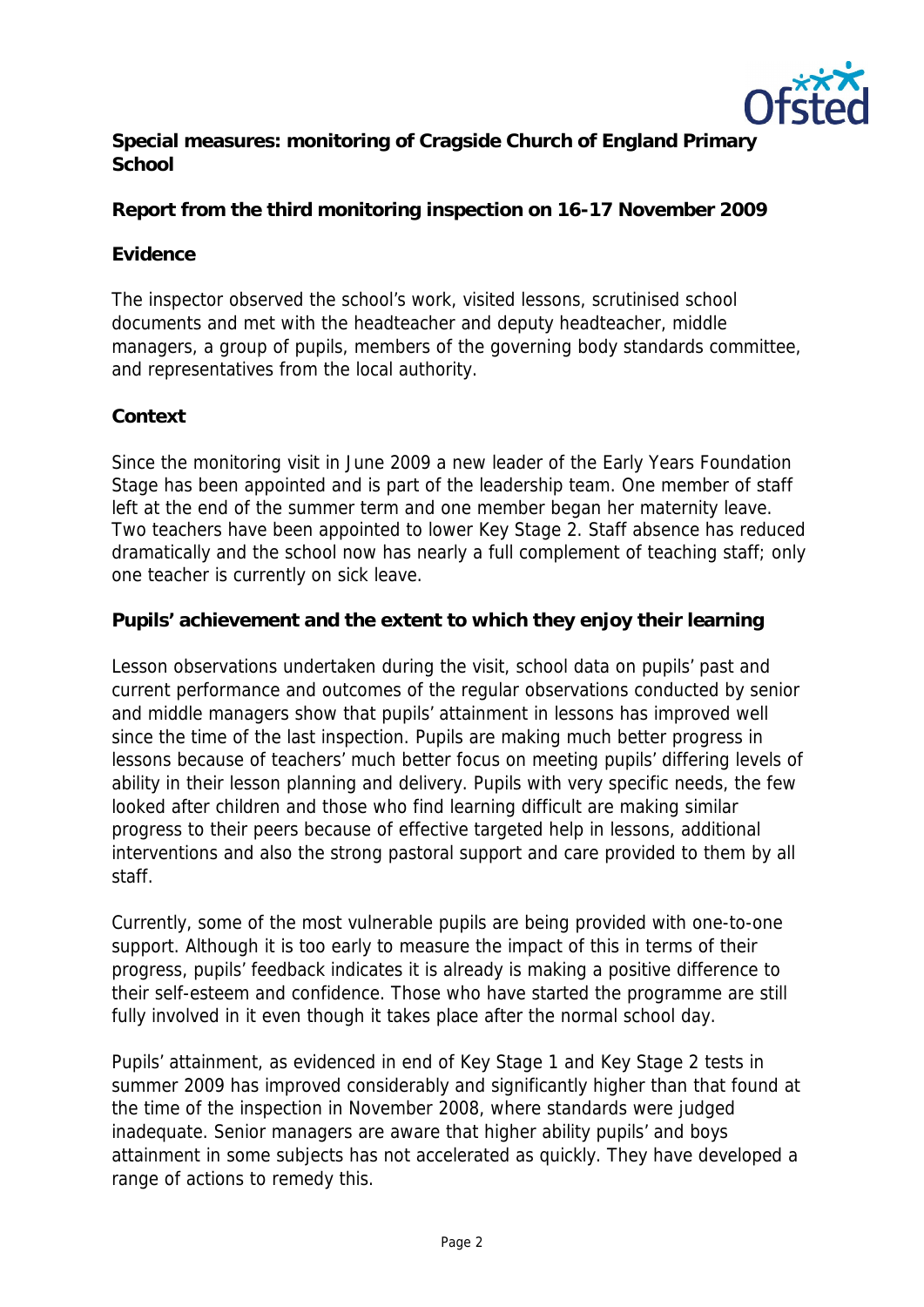

Progress since the last visit on the areas for improvement:

Raise standards in reading, writing and mathematics and ensure that the curriculum is planned to cater for the needs of all pupils in these subjects - **good**

### **Other relevant pupil outcomes**

Pupils' behaviour remains good across the school. Pupils who spoke to the inspector say lessons are rarely disrupted through poor behaviour of pupils and that they all, 'get on well with one another'. They confidently report that they feel safe and learn how to stay safe well; saying they know who to go to if they have a concern and that any rare incidents of bullying are tackled well by teachers and adults. Pupils continue to report positively on how their life at school has been transformed since coming to the new building and they appreciate the benefits of wide open spaces, well-resourced classrooms and range of extra curricular activities that are adding to their sense of well-being and enjoyment. Actions taken to promote the culture of a Christian school, following their diocesan inspection in July 2009 has helped to develop further a caring, inclusive and nurturing ethos. A strong sense of harmony, trust and respect pervades the whole school.

Senior managers continue to take concerted action to improve attendance There has been a reduction in pupil absence and in the proportion of persistent absentees because of actions that include early discussions with parents of children who are absent without authorisation, warning letters and occasionally, prosecution where necessary. However, some parents are still taking their children out of school during school term for holidays and this, together with swine flue outbreaks in mid-July and October has pegged attendance to broadly average; which represents improvement since the time of the inspection.

Progress since the last visit on the areas for improvement:

■ Improve attendance – satisfactory

**The effectiveness of provision**

The quality of teaching continues to improve and a higher proportion is judged good or better than at the time of the last visit. No lessons were judged inadequate during this visit; most were good and some outstanding. As a result pupils' progress in lessons is now considerably better. Good relationships between staff and pupils are the norm. In virtually all lessons more effective planning and better-matched activities are helping to make sure work is better-pitched to pupils' current levels of ability and then used to set challenging targets for improvement. Teachers' increasingly high expectations, improved use of resources and interesting activities are helping the vast majority of pupils to move on quickly in their learning. Pupils report that teaching is more fun and they are working harder. Occasionally, there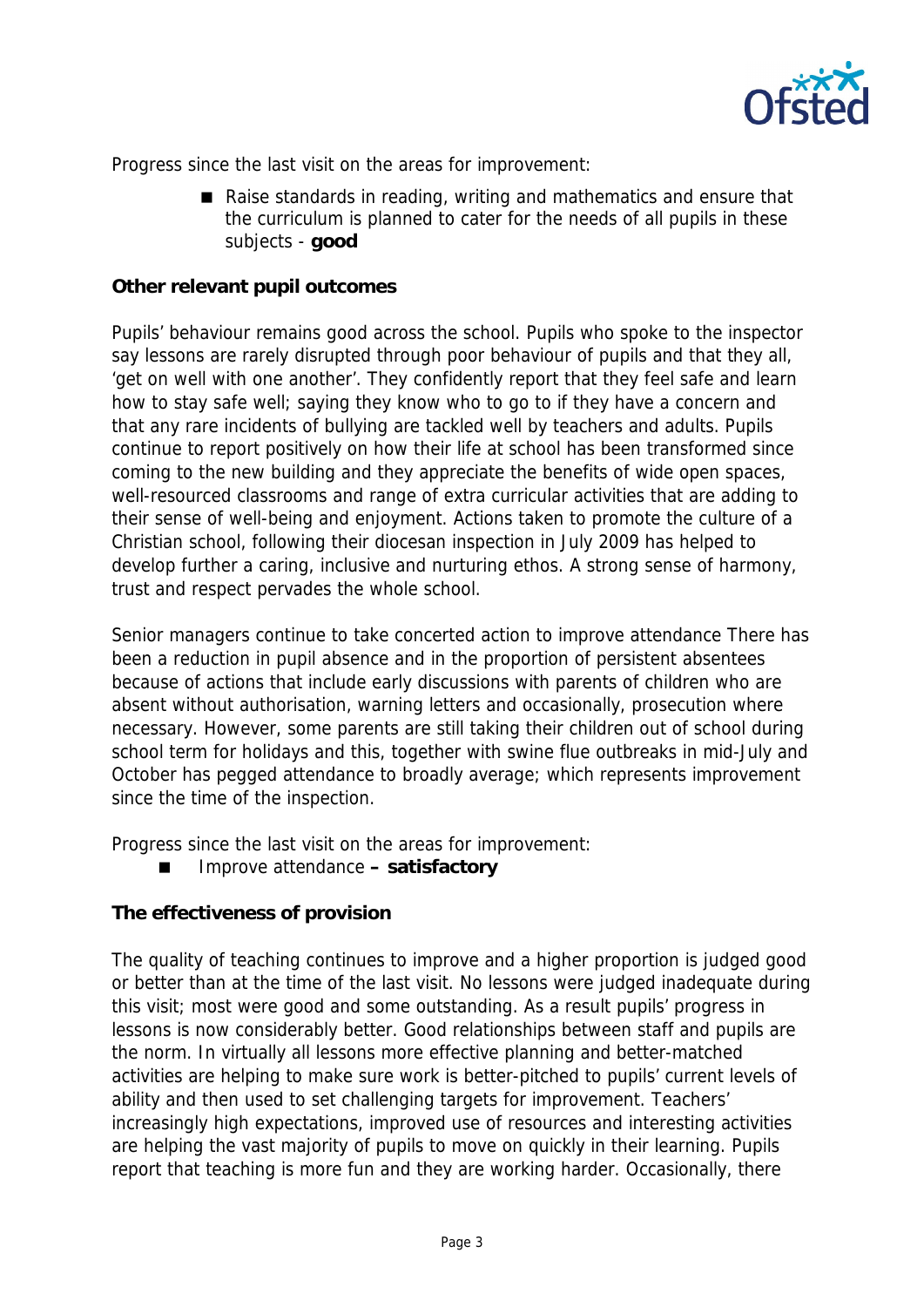

are some satisfactory lessons where progress slows because pupils are not fully stretched or challenged.

Consistent application of the marking policy is making sure that all pupils know how well they are doing. In some subjects marking is also helping children to know what they need to learn next. Senior managers are taking action to tackle this in-subject variation.

Together, the more consistent use of regular and now accurate assessment across the school, better planning and differentiation is making a positive difference to pupils' attitudes, enjoyment, achievements and progress. Additional interventions are better targeted to those in most need because of the accurate evaluation of pupils' current progress. Accurate assessment information is also helping to improve the planning of the curriculum. The increased investment and improvement in the use of information communication technology (ICT) is supporting the development of a more cross-curricular approach; including within the Early Years Foundation Stage. Pupils say the greater use of ICT is adding to their enjoyment of lessons.

Senior leaders are successfully improving the curriculum in the Early Years Foundation Stage. Since the last visit, partnership working with the co-located private nursery has enabled shared use of a large playing area. The school has improved outdoor provision further by adding climbing and other interesting equipment and enabling children's' access to the adjoining part of the school playing field. Together, these actions have made sure that all children in Reception have opportunities to learn and develop their skills and understanding indoors as well as outdoors. Additionally, improvements to the curriculum and organisation are developing children's sense of responsibility, and independence skills well.

Progress since the last visit on the areas for improvement:

- Provide enough space for children now in Reception to learn effectively outdoors in all areas of the curriculum **– good**
- Improve the accuracy of assessment of learning and ensure that this information is used effectively to set appropriately challenging targets for pupils **– good**

**The effectiveness of leadership and management**

The strong foundations being laid at the time of the last visit have provided the bedrock for good improvement. Virtually all the developments identified at the time of the last visit are being firmly embedded in teachers' practice across the school. The headteacher, deputy headteacher and middle managers have clearly defined roles and responsibilities and work very well together as an extended leadership team. They continue to focus resolutely on the areas of improvement identified at the time of the last inspection, and subsequent monitoring visits and there have been some significant successes. For example, the improvement in the standards